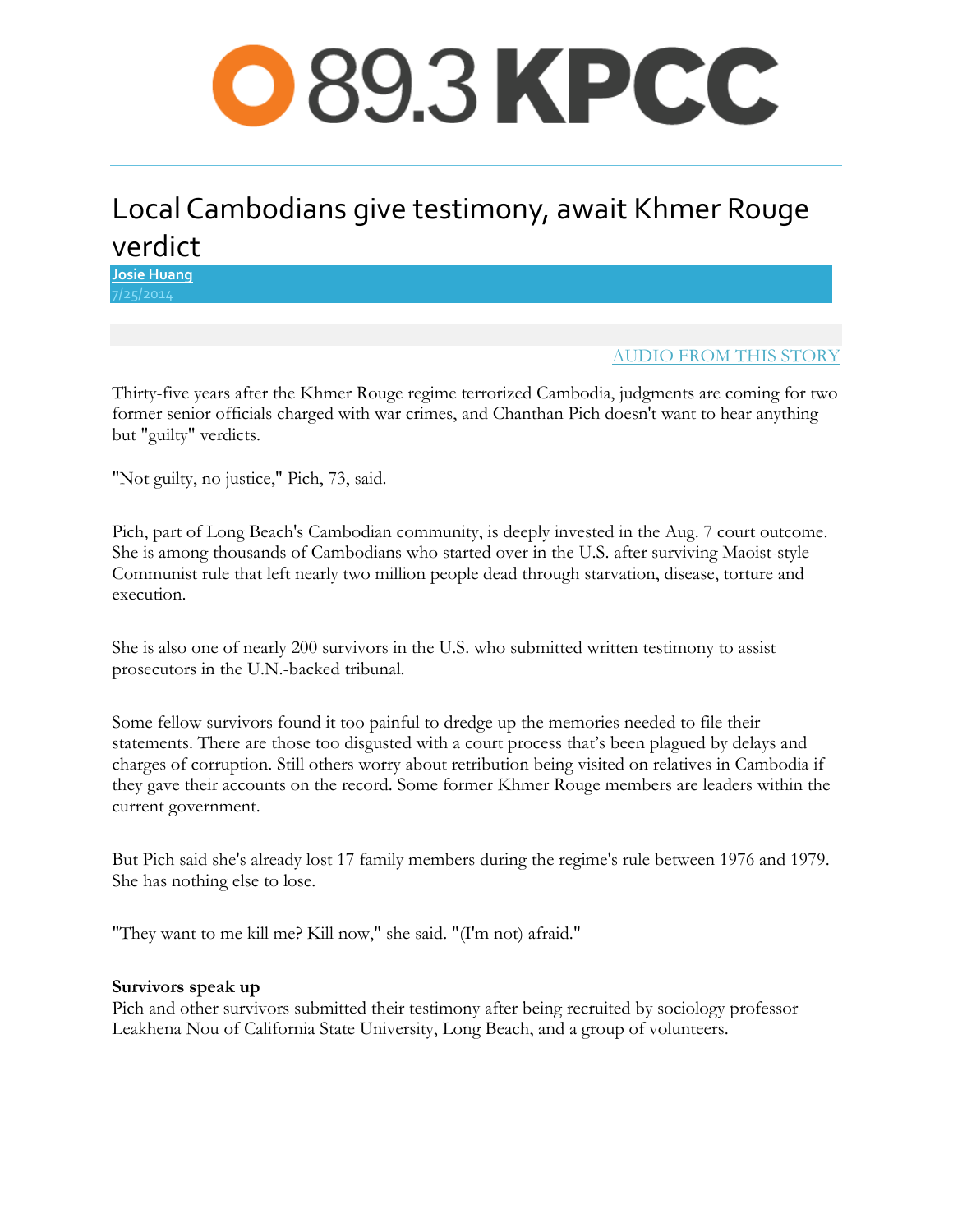Nou had been pleased to learn that the war tribunal, created in 2006 and called the Extraordinary Chamber in the Courts of Cambodia, had made an unprecedented move of encouraging survivors to provide statements to the prosecution. Some have been called to testify.

But Nou realized several years into the tribunal, only survivors in Cambodia were involved in the trials. Nou said no outreach had been made to overseas Cambodians, and they didn't know they could play a role.

"I felt that it was a moral rights violation," Nou said. "Not only do they have the opportunity to share their stories but it was an important step to the healing process and the search for justice," Nou said.

Nou founded the non-profit [Applied Social Research Institute of Cambodia,](http://www.asricjustice.com/) and set to work collecting statements from Cambodians across the country. She started in Long Beach, which has a community of about 17,000 Cambodians, the largest in the U.S.

#### **Uncovering the past**

Pich heard about one of Nou's workshops at the local senior center.When Nou asked who wanted to record their stories, Pich said "Me. I want to complain too. But I don't know how."

Nou guided Pich through the legal language on the statement form, and made sure she was emotionally ready to answer questions, such as those asking about psychological and physical harms.

"Where do you being when you've suffered four years of horrific trauma?" Nou said. "It was really a challenge."

Meanwhile Pich, a former elementary school teacher, plumbed painful memories like her parents dying of starvation and the execution of her brother. In its quest for an agrarian utopia, the Khmer Rouge targeted the educated. Pich's brother was not only an engineer but a captain in the former Lon Nol regime. Pich remembers seeing her brother on a list of those who'd been executed. "After I saw that, I go home and cry and cry and cry at home," Pich said.

Another survivor Roth Prom said she lost 17 family members to starvation and forced labor.

She said she has built-up anger and had no hesitation in giving a statement.

"Other civilized countries, when bad people do bad things they should be prosecuted so why can't we do the same?" Prom said in Khmer.

Prom said she also trusted Nou, whose own relatives were killed by the regime.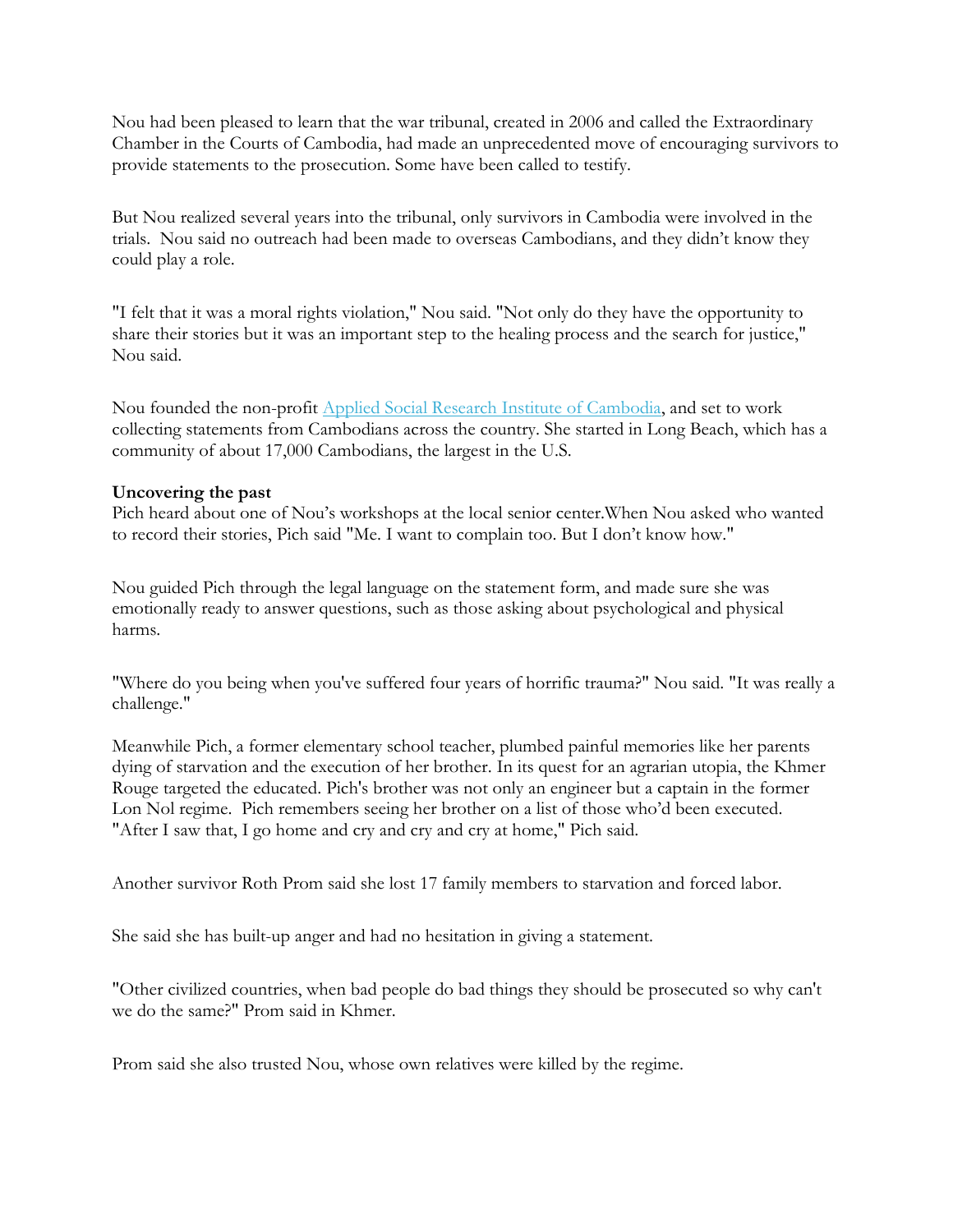"I have complete faith in Leakhena," Prom said. "I want God to help her so she can help others."

A documentary about the group and the survivors called "Wounds We Carry" is currently in the works. Here is the trailer:

#### **Trauma crosses boundaries**

Survivors plan to attend a meeting Saturday at the Khmer Arts Academy in Long Beach updating them on the latest in the war tribunal.

Khmer Rouge dictator Pol Pot may have died in 1998. But some of his top associates are still alive and facing prosecution.

Prison chief Kaing Guek Eav is the only one to be convicted so far. Also known as Comrade Duch, he ran the Tuol Sleng prison where an estimated 15,000 Cambodians were tortured and killed.

Currently awaiting verdicts are Pol Pot's second-in-command Nuon Chea and former head of state, Khieu Samphan. (There were originally four defendants, but former foreign minister Ieng Sary died, and his wife Ieng Thirith, who was social affairs minister, was diagnosed with dementia.) The upcoming judgements will address charges of the forced evacuation of Phnom Penh and the mass killing of soldiers and civilians linked to the Lon Nol regime. A second trial of the men to start next year will take up other charges such as forcing marriages and genocide.

The vast majority of statements accepted for these trials came from in-country Cambodians. But overseas Cambodians are also being heard, said attorney Nushin Sarkarati who represents this group as part of her work with the San Francisco-based Center for Justice and Accountability.

Not only are their statements being read by the court, but statements have been cited in indictments against individuals on trial, Sarkarati said. One survivor living in San Jose, [Sophany Bay, was called](http://www.scpr.org/blogs/multiamerican/2013/06/04/13887/khmer-rouge-survivor-travels-back-to-cambodia-to-t/)  [to testify](http://www.scpr.org/blogs/multiamerican/2013/06/04/13887/khmer-rouge-survivor-travels-back-to-cambodia-to-t/) last year in Cambodia.

"I think the benefit of having diaspora representation before the court is the court will know these crimes were not limited to Cambodia, that it's affected the world over," Sarkarati said.

Sarkarati said just like the survivors in Cambodia, Cambodians in the U.S. have had trouble piecing back together their lives.

"We see high poverty rates and low education rates amongst this community and that's not just a correlative," Sarkarati said. "That's a causal factor to the war crimes that this community has endured."

#### **New generation learns from the old**